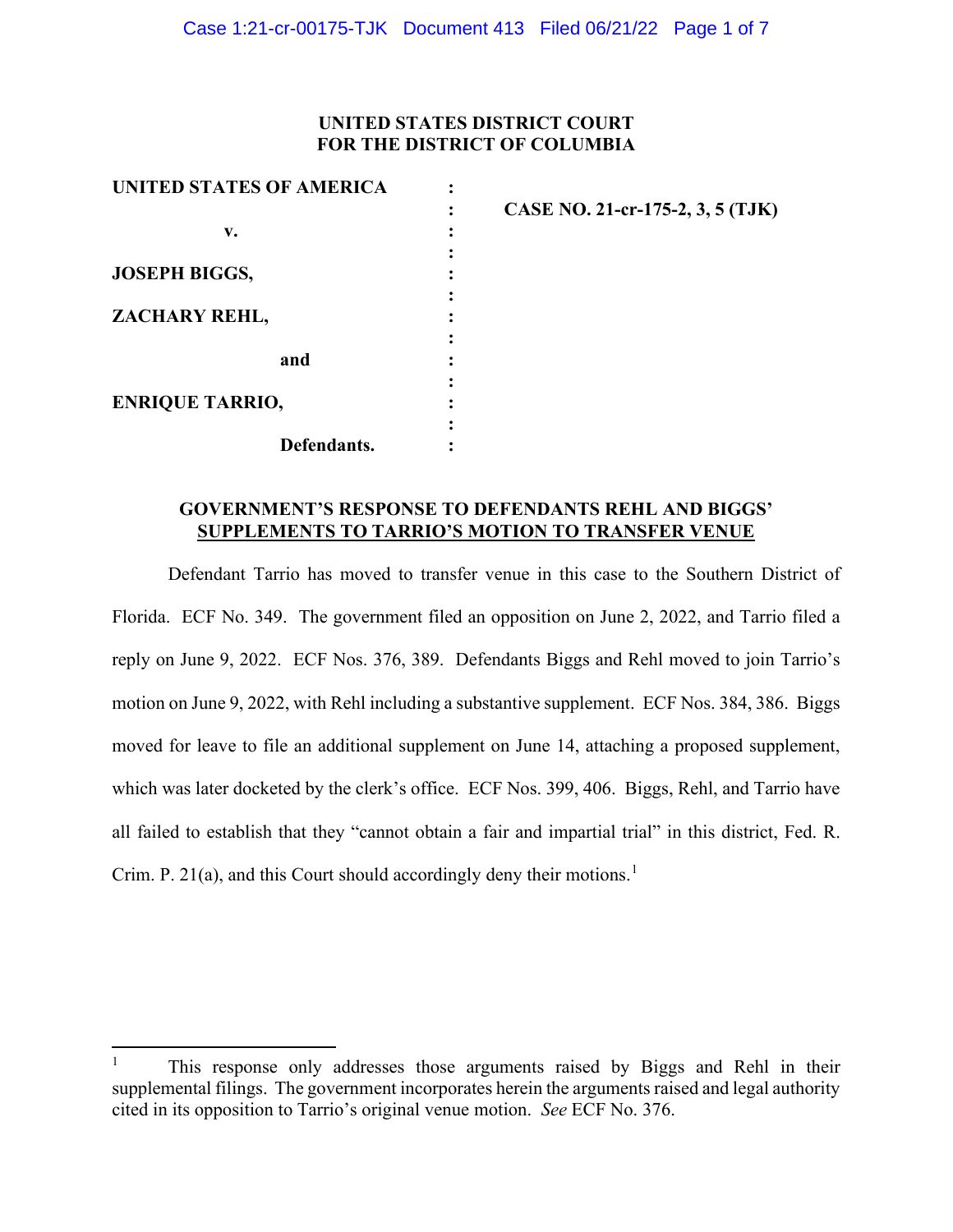#### **ARGUMENT**

Neither Biggs nor Rehl has cited any pretrial publicity to which there has been greater exposure in the District of Columbia than in the Southern District of Florida or any other district, nor have they identified any pretrial publicity that cannot be addressed through voir dire. Their supplemental filings thus do not overcome—alone or in combination with Tarrio's filings—the constitutional and statutory preference that trial for this crime shall take place in the state and district in which it was committed. *See* U.S. Const. Art. III, § 2, cl.3 & Amend. VI; Fed. R. Crim. P. 18.

## I. The Publicity Cited by Biggs and Rehl is National in Scope

In attempting to establish presumptive prejudice, Rehl cites articles published after the government returned the Third Superseding Indictment in this case. The publications he cites are all national in scope, including BLOOMBERG NEWS, THE NEW YORK TIMES, THE WASHINGTON POST, and The Associated Press, along with a television show on MSNBC. *See* ECF No. 384 at [2](#page-1-0)-3. None of those publications is local in scope.<sup>2</sup> Indeed, although the Third Superseding Indictment received media attention, that attention was truly national—and sometimes international—in scope. To provide just a few examples of many, articles about the Third

<span id="page-1-0"></span><sup>2</sup> Although THE WASHINGTON POST is of course based in the District of Columbia, it has national distribution, especially its online edition. THE WASHINGTON POST article cited by the Rehl is additionally of the type of non-sensational publication—in this case, largely recitation of allegations in the indictment—that courts have generally found insufficient to require a venue transfer. *See United States v. Haldeman*, 559 F.2d 31, 61 (D.C. Cir. 1976). Rehl moreover failed to cite articles carried in publications in the Southern District of Florida, which is the proposed district to which venue would be transferred in Tarrio's motion. *See Proud Boys accused of 'seditious conspiracy' in US Capitol riot. What is it?*, available at [https://www.miamiherald.com/news/nation-world/national/article262214822.html,](https://www.miamiherald.com/news/nation-world/national/article262214822.html) THE MIAMI HERALD June 6, 2022 (last visited June 15, 2022); *How the Proud Boys Gripped the Miami-Dade Republican Party*, available at [https://www.sun-sentinel.com/news/nationworld/ct-aud-nw-nyt](https://www.sun-sentinel.com/news/nationworld/ct-aud-nw-nyt-proud-boys-miami-dade-gop-20220602-ewzvw5vbdzetjbddrpdioasqiu-story.html)proud-boys-miami-dade-gop-20220602-ewzyw5ybdzetjbddrpdioasqiu-story.html SOUTH FLORIDA SUN-SENTINEL June 2, 2022 (last visited June 18, 2022).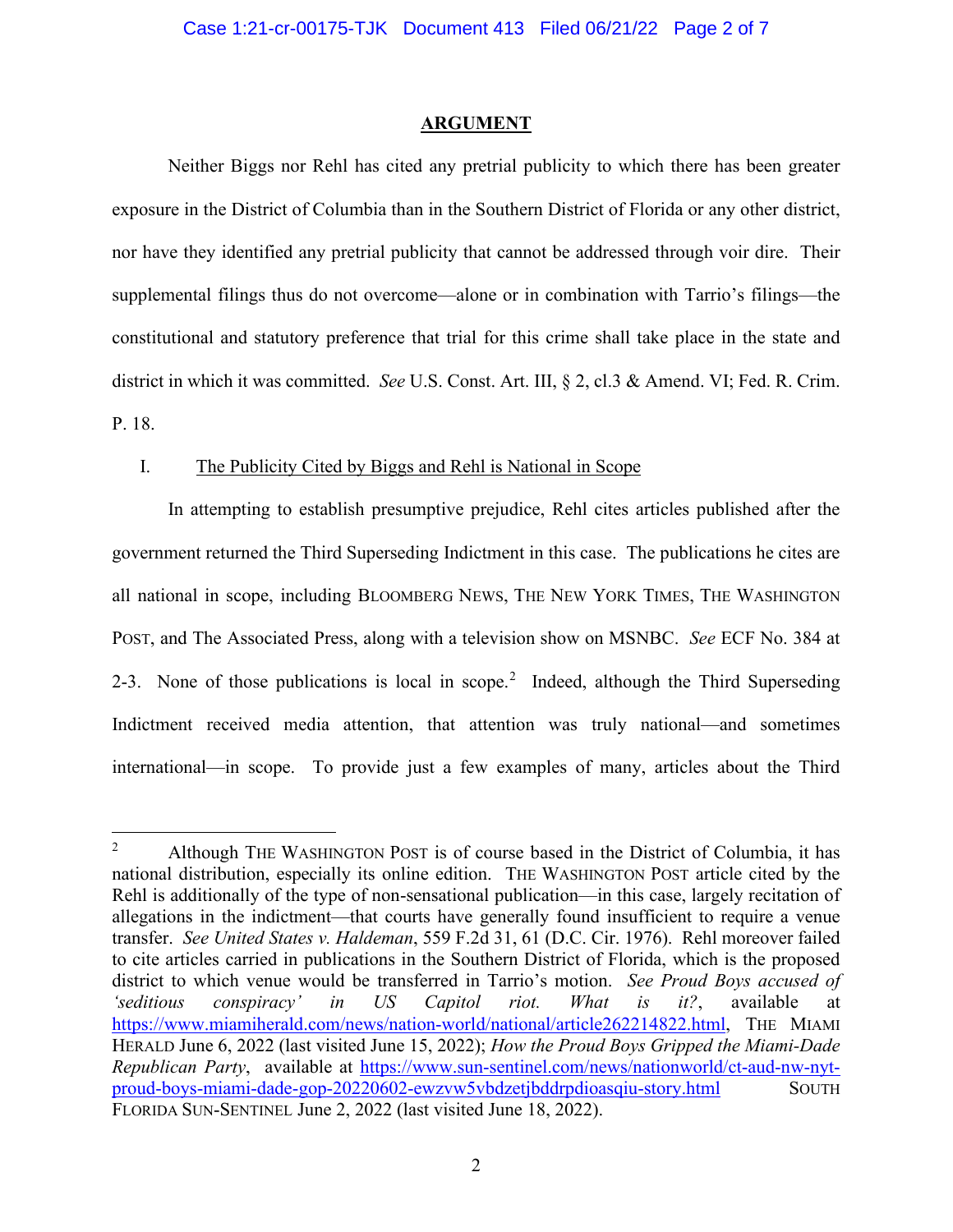Superseding Indictment were published in publications based in the following locations:

- France [\(https://www.france24.com/en/americas/20220607-proud-boys-charged](https://www.france24.com/en/americas/20220607-proud-boys-charged-with-seditious-conspiracy-for-us-capitol-attack)[with-seditious-conspiracy-for-us-capitol-attack\)](https://www.france24.com/en/americas/20220607-proud-boys-charged-with-seditious-conspiracy-for-us-capitol-attack);
- India [\(https://indianexpress.com/article/world/proud-boys-charged-with](https://indianexpress.com/article/world/proud-boys-charged-with-seditious-conspiracy-in-capitol-riot-7956801/)[seditious-conspiracy-in-capitol-riot-7956801/\)](https://indianexpress.com/article/world/proud-boys-charged-with-seditious-conspiracy-in-capitol-riot-7956801/);
- Sacramento, CA [\(https://www.kcra.com/article/former-proud-boys-leader](https://www.kcra.com/article/former-proud-boys-leader-seditious-conspiracy-capitol-riot/40209382)[seditious-conspiracy-capitol-riot/40209382#\)](https://www.kcra.com/article/former-proud-boys-leader-seditious-conspiracy-capitol-riot/40209382);
- Lancaster, PA [\(https://www.wgal.com/article/former-proud-boys-leader](https://www.wgal.com/article/former-proud-boys-leader-seditious-conspiracy-capitol-riot/40209382)[seditious-conspiracy-capitol-riot/40209382\)](https://www.wgal.com/article/former-proud-boys-leader-seditious-conspiracy-capitol-riot/40209382);
- Salt Lake City, UT [\(https://kslnewsradio.com/1969878/proud-boys-charged-with](https://kslnewsradio.com/1969878/proud-boys-charged-with-seditious-conspiracy-in-capitol-riot/)[seditious-conspiracy-in-capitol-riot/\)](https://kslnewsradio.com/1969878/proud-boys-charged-with-seditious-conspiracy-in-capitol-riot/);
- Albuquerque, NM [\(https://www.koat.com/article/former-proud-boys-leader](https://www.koat.com/article/former-proud-boys-leader-seditious-conspiracy-capitol-riot/40209382)[seditious-conspiracy-capitol-riot/40209382\)](https://www.koat.com/article/former-proud-boys-leader-seditious-conspiracy-capitol-riot/40209382);
- Cleveland, OH [\(https://www.news-herald.com/2022/06/07/proud-boys-charged](https://www.news-herald.com/2022/06/07/proud-boys-charged-with-seditious-conspiracy-in-capitol-riot/)[with-seditious-conspiracy-in-capitol-riot/\)](https://www.news-herald.com/2022/06/07/proud-boys-charged-with-seditious-conspiracy-in-capitol-riot/); and
- Orlando, FL [\(https://www.clickorlando.com/news/local/2022/06/09/florida](https://www.clickorlando.com/news/local/2022/06/09/florida-proud-boys-leader-pleads-not-guilty-to-seditious-conspiracy-in-capitol-riot/)[proud-boys-leader-pleads-not-guilty-to-seditious-conspiracy-in-capitol-riot/\)](https://www.clickorlando.com/news/local/2022/06/09/florida-proud-boys-leader-pleads-not-guilty-to-seditious-conspiracy-in-capitol-riot/).

Biggs' supplement fares no better in demonstrating prejudice specific to the District of Columbia. It focuses on the June 9, 2022, nationally televised hearing of House of Representatives Select Committee to Investigate the January 6th Attack on the United States Capitol ("HSC"), noting that the hearing was seen by "20 million Americans." *See* ECF 406 at 3. The closest Biggs comes to alleging that potential jurors in the District of Columbia were more affected than those of other districts is his statement that 20 million national viewers included an unspecified number of "lovably dorky, wonky, media-attentive Washingtonians." ECF No. 406 at 3. Biggs cites nothing to establish that D.C. residents were more or less likely than those in any other district to have watched the Congressional hearings. But even if they were, for the reasons set forth below, neither Biggs nor Rehl has come close to demonstrating that voir dire would be inadequate to identify and guard against any potential juror bias.

Biggs suggests that national scope of the publicity does not matter, arguing that Federal Rule of Criminal Procedure 21(a) "does not require that a better or 'fairer' venue exists." ECF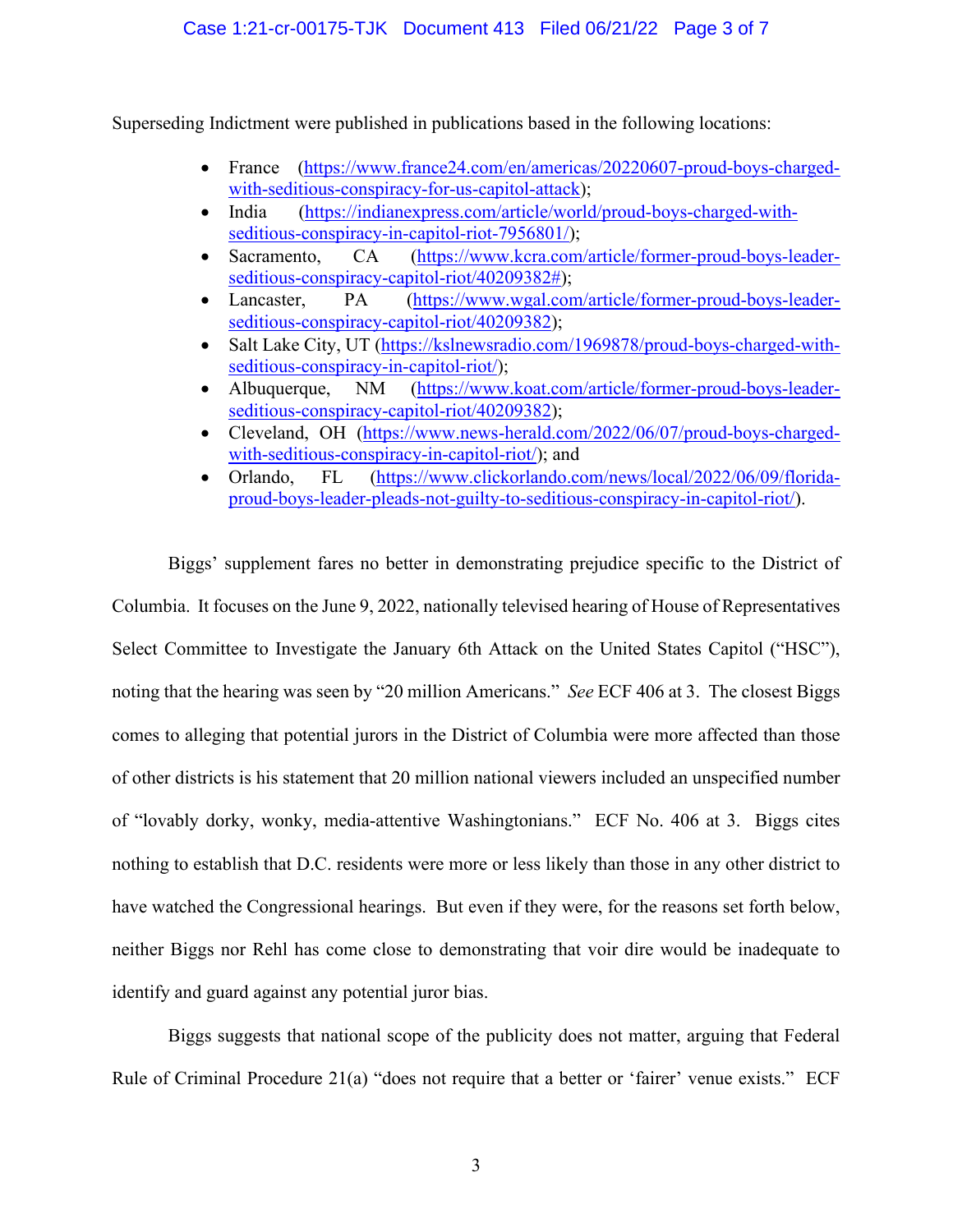## Case 1:21-cr-00175-TJK Document 413 Filed 06/21/22 Page 4 of 7

No. 406 at 2. But he fails to explain how transfer would be helpful—much less required—if obtaining an impartial jury would be just as difficult in the transferee district. And the D.C. Circuit has indicated that pointless transfers are not required. *See Haldeman*, 559 F.2d at 64, n.43 (observing that "a change of venue would have been of only doubtful value" in a case that received national coverage).

## II. Voir Dire Can Adequately Safeguard The Defendants' Rights to a Fair Trial

Neither defendant Rehl nor Biggs cites any authority for the proposition that nationally televised Congressional hearings require a change in venue. Biggs and Rehl both cite *Delaney v. United States*, 199 F.2d 107 (1st Cir. 1952), and Rehl cites *United States v. Ehrlichman*, 546 F.2d 910, 916, n.8 (D.C. Cir. 1976), for the proposition that Congressional hearings held close in time to a criminal trial regarding the same subject matter may require a continuance. Curiously, neither defendant seeks a continuance in this motion, and Rehl stated on the record as recently as June 16, 2022, that he opposes the remedy at issue in the two cases he cites. $3$  Neither defendant has presented the Court with any reason to believe that D.C. residents watched these hearings at a greater rate than the nation as a whole and, moreover, even if D.C. residents did watch the hearings at a disproportional rate, neither defendant has proffered any reason to believe that 12 impartial jurors cannot be seated out of the hundreds of thousands of residents who did not watch the hearings.

<span id="page-3-0"></span><sup>3</sup> Biggs requested a continuance after he filed this supplement, ECF No. 403, and the government does not oppose. ECF No. 404. On June 20, 2022, Rehl filed a response to Biggs' motion to continue, in which he requested additional time to determine whether to join Biggs' motion, stating that his only hesitation would be the amount of time he would remain incarcerated. ECF No. 411 at 1. That filing also lists a number of other articles that Rehl considers to be prejudicial pretrial publicity. *Id.* at 2-6. The HSC hearing he cites, as well as the other publications, are all national in scope, including four nationally televised shows and a video published in the NEW YORK TIMES. Nothing in Rehl's filing suggests prejudice localized on the District of Columbia.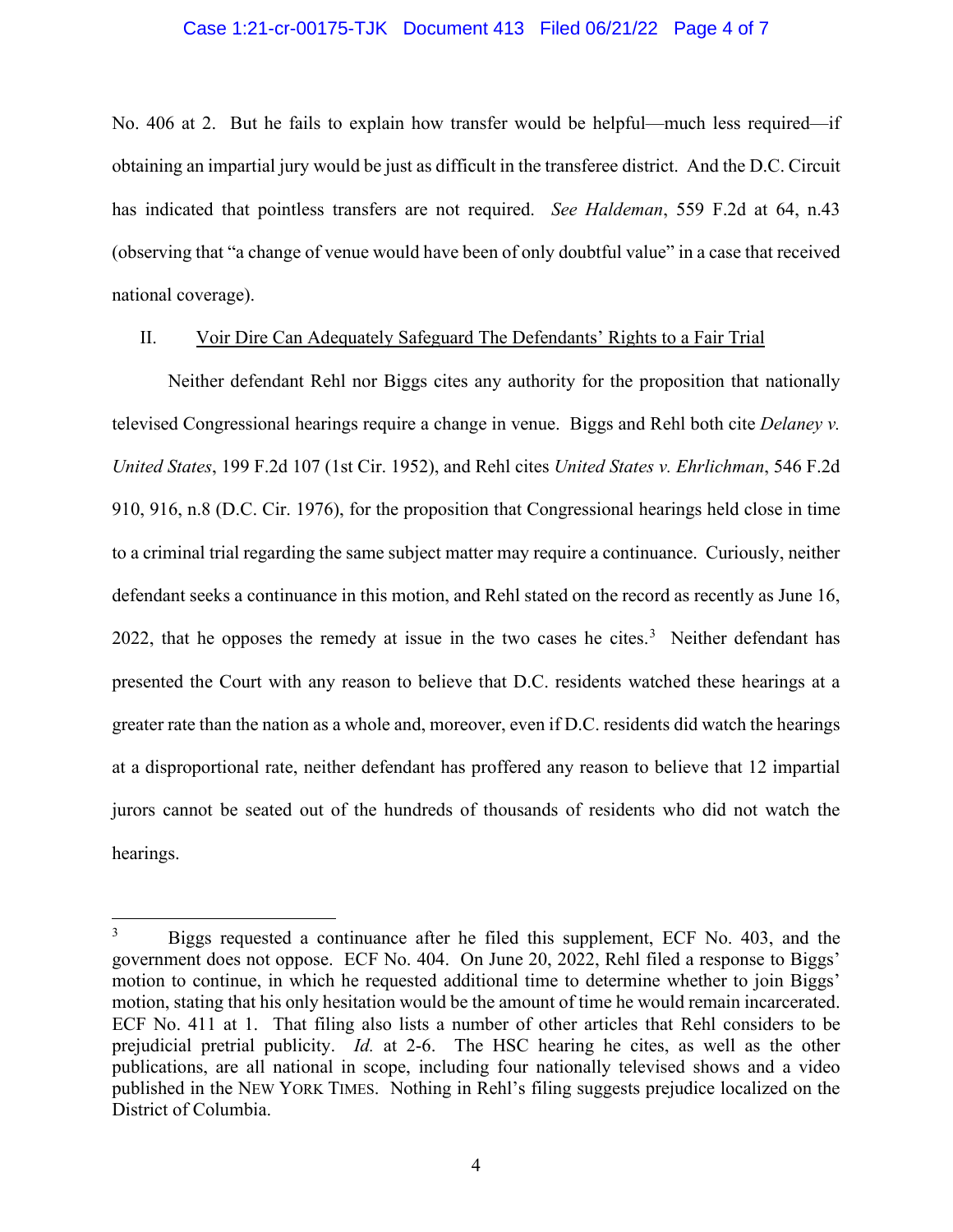#### Case 1:21-cr-00175-TJK Document 413 Filed 06/21/22 Page 5 of 7

The 20 million Americans who tuned in to the June 9 prime time hearings represent only six percent of the U.S. population. If D.C. residents tuned in at roughly the national average, it would mean that approximately 42,000 residents out of just under 700,000 watched the hearings, leaving approximately 658,000 who did not watch. If the Court approximates the jury pool by using the number of registered voters (489,000), then by this estimate, 447,000 potential D.C. jurors did not watch the hearings. Even if the Court assumes *arguendo* that D.C. residents tuned in at a rate *four times* the national average—and undersigned counsel knows of no reason to make that assumption—it would still leave 532,000 residents (or 321,000 registered voters) who did not tune in. There is no reason to believe that the Court cannot seat 12 impartial jurors out of hundreds of thousands available.

*Ehrlichman* in particular forecloses the defendants' requested relief. In the same footnote cited by Rehl, the D.C. Circuit agreed with the government's position here that "the proper occasion" for determining whether it is possible to select a fair and impartial jury "is upon the voir dire examination." *Ehrlichman*, 546 F.2d at 916 n.8 (quoting *Jones v. Gasch*, 404 F.2d 1231, 1238-39 (D.C. Cir. 1967)). The Circuit moreover made clear that the proper way to address whether voir dire is unsatisfactory in a particular case is to "look to the results of the voir dire for indication of any 'pattern of deep and bitter prejudice' that would bring into question the veracity and reliability of the jurors' representations of impartiality." *Id.* (citing *Jones*, 404 F.2d at 1238- 39). The government has already shown that this type of prejudice has been lacking from the jury panels called to date in January 6th cases. *See* ECF No. 376 at 26-30.

*United States v. Haldeman*, 559 F.2d 31 (D.C. Cir. 1976), further forecloses Biggs' and Rehl's positions. The majority in that case explicitly rejected a comparison between alleged prejudice based on high-profile Congressional proceedings and the presumptive prejudice present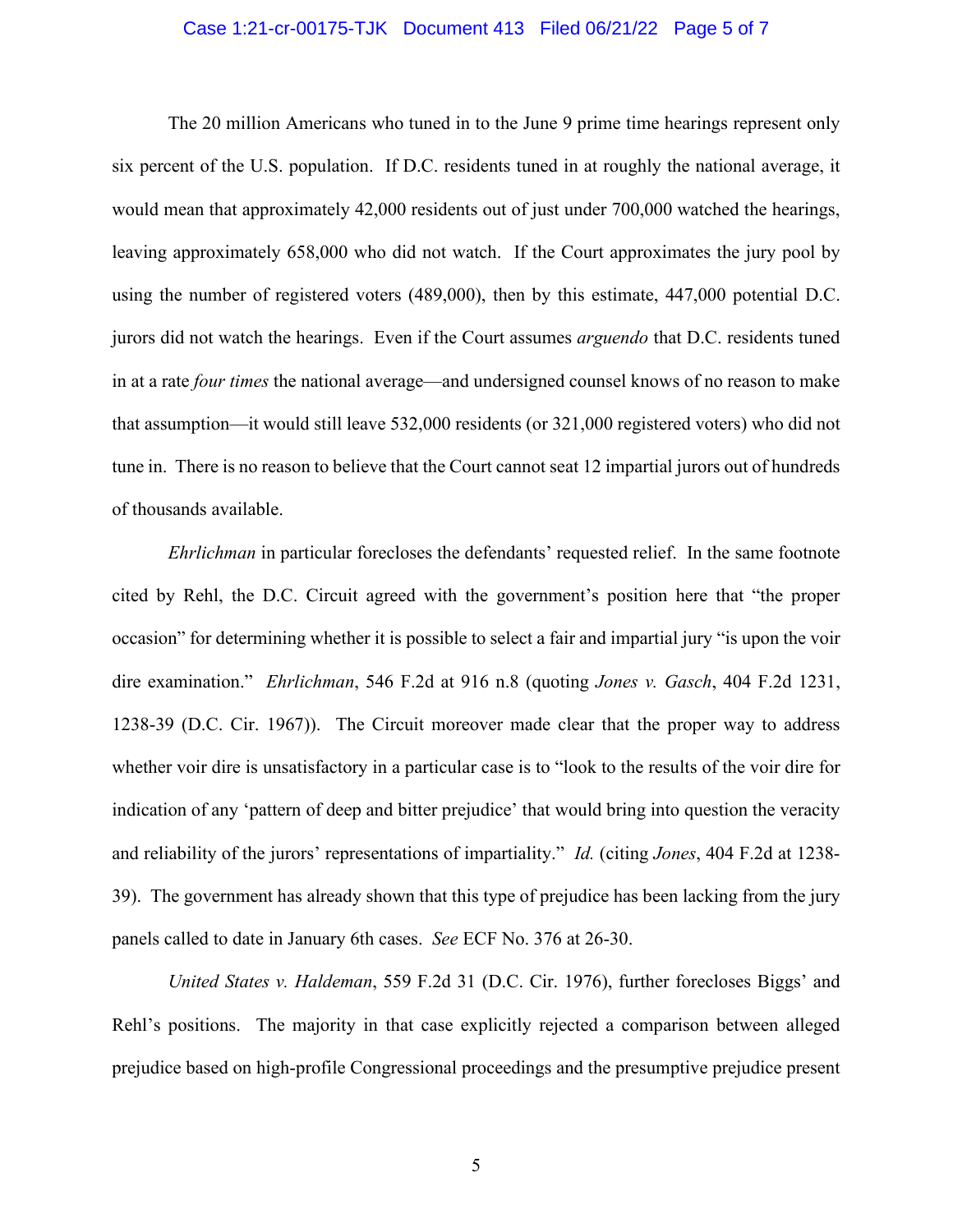#### Case 1:21-cr-00175-TJK Document 413 Filed 06/21/22 Page 6 of 7

in *Rideau v. Louisiana,* 373 U.S. 723 (1963). *Haldeman*, 559 F.2d at 62, n.35. The majority declined to presume prejudice even though eight of the twelve jurors in *Haldeman* had viewed some or part of the Congressional hearings at issue. *See id.* at 152 (MacKinnon, J., concurring in part and dissenting in part). As the majority observed, "the network news programs and legislative hearings" were "national in their reach," and "[s]candal at the highest levels of the federal government is simply not a local crime of peculiar interest to the residents of the District of Columbia." *Haldeman*, 559 F.2d at 64, n.43. Thus, "a change of venue would have been of only doubtful value." *Id.* The same is true here, where the congressional hearings have been nationally televised, and the events of January 6 are of national interest.

The issues raised in Biggs' supplement regarding the HSC hearings are adequately—and better—dealt with through focused voir dire examination, such as asking specifically whether any of the veniremen watched the hearing at issue, and/or granting the continuance Biggs has requested, rather than through the extreme step of transferring the case to the Southern District of Florida.<sup>[4](#page-5-0)</sup> Indeed, given the national importance of the hearings, it is not at all clear that whatever prejudice may have formed in potential jurors' minds as to defendant Biggs is of any greater magnitude in the District of Columbia than it is in the Southern District of Florida or anywhere else, and a continuance and/or focused voir dire may be necessary no matter the venue.

<span id="page-5-0"></span><sup>&</sup>lt;sup>4</sup> There have been additional hearings since Biggs filed his supplement, at least one of which included a reference to co-defendant Pezzola and a statement regarding killing Vice President Pence. The public hearings are currently scheduled to continue through June, with the release of transcripts reportedly scheduled for September. As noted in the government's response to Biggs' motion to continue, ECF No. 404, the government does not oppose a continuance based on the unavailability of the transcripts. However, for the reasons stated herein, a transfer of venue is inappropriate.